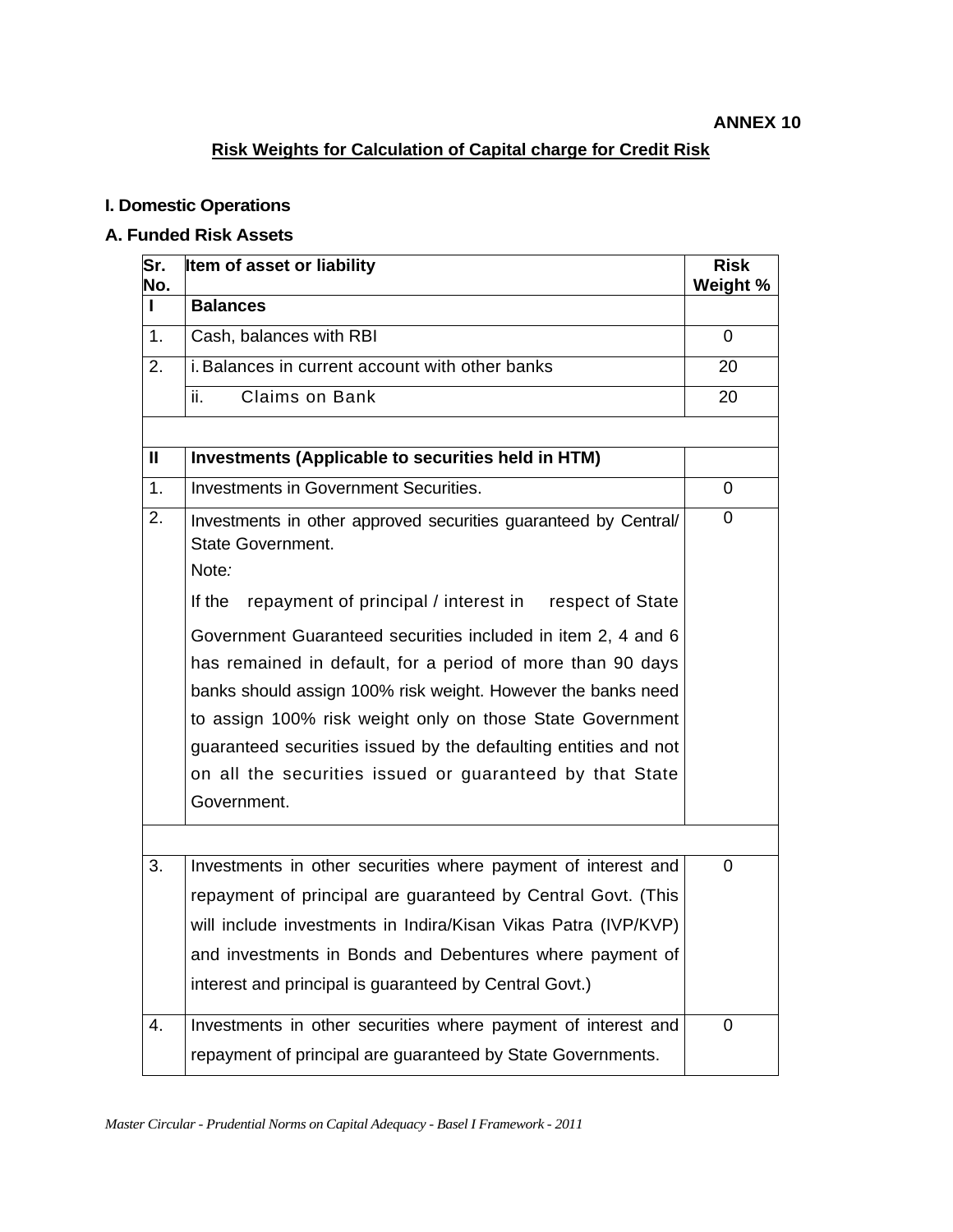| 5.  | Investments in other approved securities where payment of              | 20  |
|-----|------------------------------------------------------------------------|-----|
|     | interest and repayment of principal are not guaranteed by              |     |
|     | Central/State Govt.                                                    |     |
| 6.  | Government<br>Investments<br>guaranteed<br>securities<br>0f<br>'n.     | 20  |
|     | Government Undertakings which do not form part of the                  |     |
|     | approved market borrowing programme.                                   |     |
| 7.  | Claims on commercial banks.                                            | 20  |
|     | Note:                                                                  |     |
|     | The<br>Indian<br>branches<br>exposure<br>οf<br>of<br>foreign<br>banks, |     |
|     | guaranteed/counter-guaranteed by overseas Head Offices or              |     |
|     | the bank's branch in other country, would amount to a claim on         |     |
|     | the parent foreign bank and the risk weight of such exposure           |     |
|     | would depend upon the rating (assigned by the international            |     |
|     | rating agencies) of the overseas parent of the Indian branch.          |     |
| 8.  | Investments in bonds issued by other banks                             | 20  |
| 9.  | Investments in securities which are guaranteed by banks as to          | 20  |
|     | payment of interest and repayment of principal.                        |     |
| 10. | Investments in subordinated debt instruments and bonds issued          | 100 |
|     | by other banks or Public Financial Institutions for their Tier II      |     |
|     | capital.                                                               |     |
| 11. | Deposits placed with SIDBI/NABARD in lieu of shortfall in              | 100 |
|     | lending to priority sector.                                            |     |
| 12. | Investment in Mortgage Backed Securities (MBS) of residential          | 50  |
|     | assets of Housing Finance Companies (HFCs) which are                   |     |
|     | recognised and supervised by National Housing Bank (subject            |     |
|     | to satisfying terms & conditions furnished in Annex 10.2).             |     |
| 13  | Investment in Mortgage Backed Securities (MBS) which are               | 50  |
|     | backed by housing loan qualifying for 50% risk weight.                 |     |
| 14. | Investment in securitised paper pertaining to an infrastructure        | 50  |
|     | facility. (subject to satisfying terms & conditions given in Annex     |     |
|     | $10.3$ ).                                                              |     |
|     |                                                                        |     |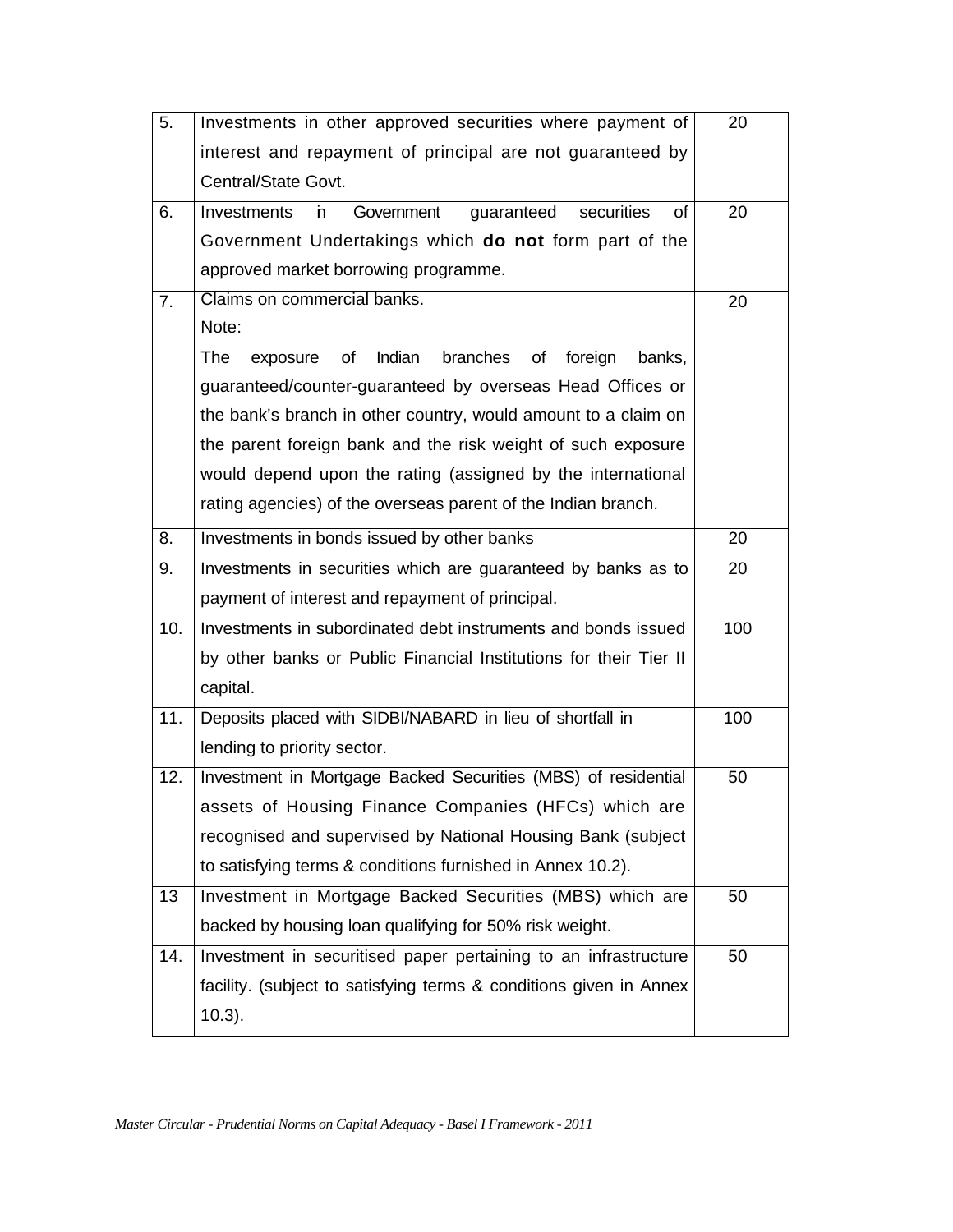| 15  | Investments in debentures/ bonds/security receipts/<br>Pass                                                                                                                                                                                                                                                                                                                                                                                                                  | 100 |  |  |  |
|-----|------------------------------------------------------------------------------------------------------------------------------------------------------------------------------------------------------------------------------------------------------------------------------------------------------------------------------------------------------------------------------------------------------------------------------------------------------------------------------|-----|--|--|--|
|     | Through Certificates issued by Securitisation Company / SPVs/                                                                                                                                                                                                                                                                                                                                                                                                                |     |  |  |  |
|     | Reconstruction Company and held by banks as investment                                                                                                                                                                                                                                                                                                                                                                                                                       |     |  |  |  |
| 16. | All other investments including investments in securities issued                                                                                                                                                                                                                                                                                                                                                                                                             |     |  |  |  |
|     | by PFIs.                                                                                                                                                                                                                                                                                                                                                                                                                                                                     |     |  |  |  |
|     | Equity investments in subsidiaries, intangible assets and<br>Note:                                                                                                                                                                                                                                                                                                                                                                                                           |     |  |  |  |
|     | losses deducted from Tier I capital should be assigned zero                                                                                                                                                                                                                                                                                                                                                                                                                  |     |  |  |  |
|     | weight                                                                                                                                                                                                                                                                                                                                                                                                                                                                       |     |  |  |  |
| 17  | Direct investment in equity shares,<br>convertible<br>bonds,                                                                                                                                                                                                                                                                                                                                                                                                                 | 125 |  |  |  |
|     | debentures and units of equity oriented mutual funds                                                                                                                                                                                                                                                                                                                                                                                                                         |     |  |  |  |
| 18  | Investment in Mortgaged Backed Securities<br>other<br>and                                                                                                                                                                                                                                                                                                                                                                                                                    | 150 |  |  |  |
|     | securitised exposures to Commercial Real Estate                                                                                                                                                                                                                                                                                                                                                                                                                              |     |  |  |  |
| 19  | <b>Investments in Venture Capital Funds</b>                                                                                                                                                                                                                                                                                                                                                                                                                                  | 150 |  |  |  |
| 20  | in Securities issued by SPVs (in respect<br>Investments<br>οf                                                                                                                                                                                                                                                                                                                                                                                                                |     |  |  |  |
|     | securitisation of standard assets) underwritten and devolved on<br>originator banks during the stipulated period of three months                                                                                                                                                                                                                                                                                                                                             |     |  |  |  |
|     |                                                                                                                                                                                                                                                                                                                                                                                                                                                                              |     |  |  |  |
| 21  | in Securities issued<br>by SPVs in respect<br>Investments<br>of                                                                                                                                                                                                                                                                                                                                                                                                              | 100 |  |  |  |
|     | securitisation of standard asset underwritten and devolved on                                                                                                                                                                                                                                                                                                                                                                                                                |     |  |  |  |
|     | bank as third party service provider during the stipulated period                                                                                                                                                                                                                                                                                                                                                                                                            |     |  |  |  |
|     | of three months                                                                                                                                                                                                                                                                                                                                                                                                                                                              |     |  |  |  |
| 22  | NPA Investment purchased from other banks                                                                                                                                                                                                                                                                                                                                                                                                                                    | 100 |  |  |  |
| 23  | Investments in instruments issued by NBFC-ND-SI                                                                                                                                                                                                                                                                                                                                                                                                                              | 100 |  |  |  |
| Ш   | Loans & Advances including bills purchased and discounted                                                                                                                                                                                                                                                                                                                                                                                                                    |     |  |  |  |
|     | and other credit facilities                                                                                                                                                                                                                                                                                                                                                                                                                                                  |     |  |  |  |
| 1.  | Loans guaranteed by Govt. of India                                                                                                                                                                                                                                                                                                                                                                                                                                           | 0   |  |  |  |
|     | Note:                                                                                                                                                                                                                                                                                                                                                                                                                                                                        |     |  |  |  |
|     | The amount outstanding in the account styled as "Amount"<br>receivable from Government of India under Agricultural debt<br>Waiver Scheme 2008" shall be treated as a claim on the<br>Government of India and would attract zero risk weight for the<br>purpose of capital adequacy norms. However, the amount<br>outstanding in the accounts covered by the Debt Relief Scheme<br>shall be treated as a claim on the borrowers and risk weighted<br>as per the extant norms. |     |  |  |  |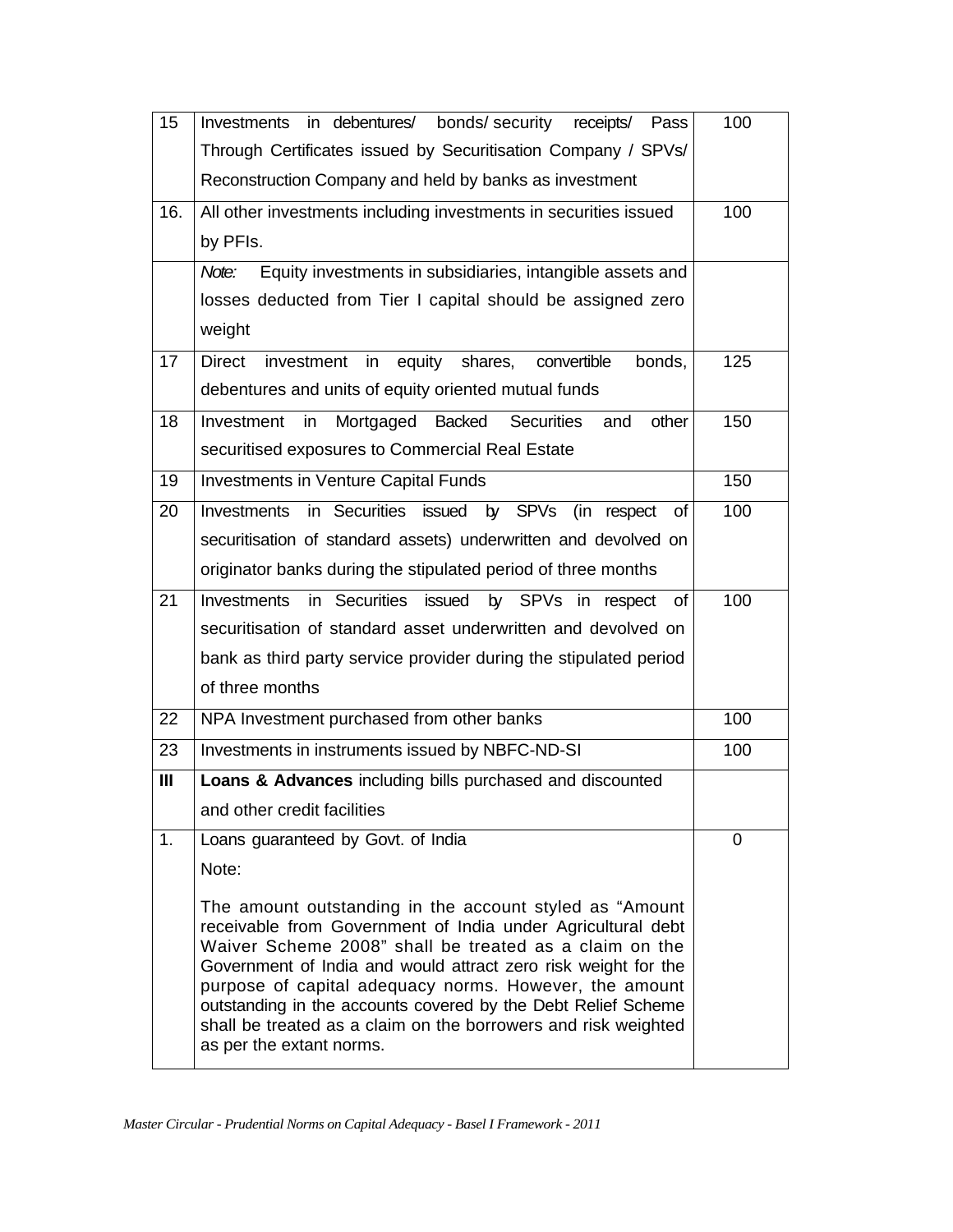| 2.   | Loans guaranteed by State Govts.                                                                                                                                                                                                                                             | 0   |
|------|------------------------------------------------------------------------------------------------------------------------------------------------------------------------------------------------------------------------------------------------------------------------------|-----|
|      | Note:                                                                                                                                                                                                                                                                        |     |
|      | If the loans guaranteed by State Govts. have remained in                                                                                                                                                                                                                     |     |
|      | default for a period of more than 90 days a risk weight of 100                                                                                                                                                                                                               |     |
|      | percent should be assigned.                                                                                                                                                                                                                                                  |     |
| 3.   | Loans granted to public sector undertakings of Govt. of India                                                                                                                                                                                                                | 100 |
| 4.   | Loans granted to public sector undertakings of State Govts.                                                                                                                                                                                                                  | 100 |
| 5.   |                                                                                                                                                                                                                                                                              |     |
| (i)  | For the purpose of credit exposure, bills purchased/discounted                                                                                                                                                                                                               | 20  |
|      | Inegotiated under LC (where payment to the beneficiary is not<br>under reserve) is treated as an exposure on the LC issuing bank<br>and assigned risk weight as is normally applicable to inter-bank<br>exposures.                                                           |     |
| (ii) | <b>Bills</b><br>LCs<br>'under<br>under<br>bills<br>negotiated<br>reserve',<br>purchased/discounted/negotiated without LCs, will be reckoned<br>as exposure on the borrower constituent. Accordingly, the<br>exposure will attract a risk weight appropriate to the borrower. |     |
|      | (i) Govt.                                                                                                                                                                                                                                                                    | 0   |
|      | (ii) Banks                                                                                                                                                                                                                                                                   | 20  |
|      | (iii) Others                                                                                                                                                                                                                                                                 | 100 |
| 6.   |                                                                                                                                                                                                                                                                              | 100 |
|      | <b>Others including PFIs</b>                                                                                                                                                                                                                                                 |     |
| 7.   | Leased assets                                                                                                                                                                                                                                                                | 100 |
| 8.   | Advances covered by DICGC/ECGC                                                                                                                                                                                                                                               | 50  |
|      | <b>Note:</b> The risk weight of 50% should be limited to the amount                                                                                                                                                                                                          |     |
|      |                                                                                                                                                                                                                                                                              |     |
|      | guaranteed and not the entire outstanding balance in the                                                                                                                                                                                                                     |     |
|      | accounts. In other words, the outstandings in excess of the                                                                                                                                                                                                                  |     |
|      | amount guaranteed, will carry 100% risk weight.                                                                                                                                                                                                                              |     |
| 9.   | SSI Advances Guaranteed by Credit Guarantee Fund Trust for<br>Small Industries (CGTSI) up to the guaranteed portion.                                                                                                                                                         | 0   |
|      | Note: Banks may assign zero risk weight for the guaranteed                                                                                                                                                                                                                   |     |
|      | portion. The balance outstanding in excess of the guaranteed                                                                                                                                                                                                                 |     |
|      | portion would attract a risk-weight as appropriate to the counter-                                                                                                                                                                                                           |     |
|      | party. Two illustrative examples are given in Annex 10.1.                                                                                                                                                                                                                    |     |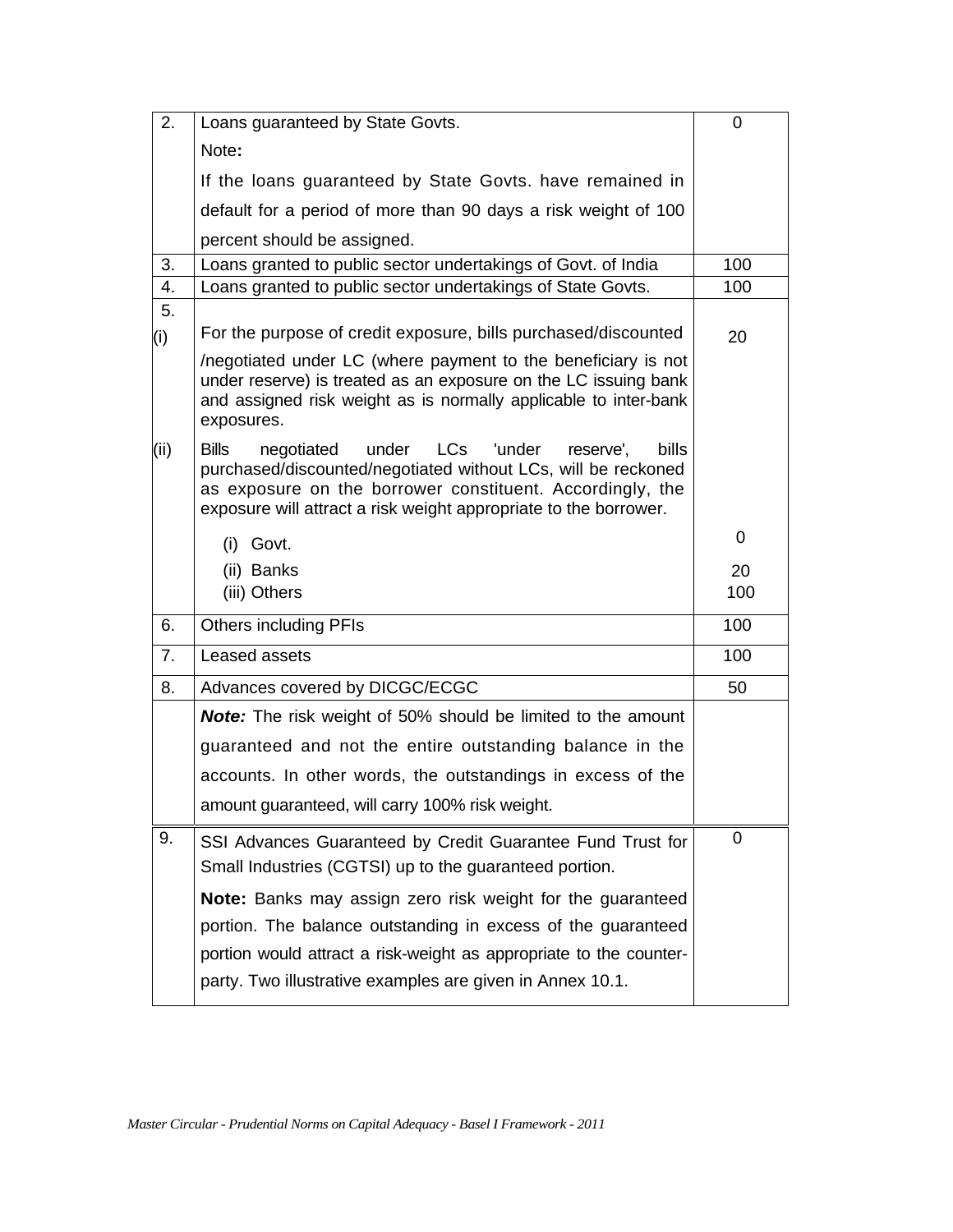| 10. | Insurance cover under Business Credit Shield, the product of<br>New India Assurance Company Ltd. (Subject to Conditions<br>given in Annex 10.4)                                                | 50             |
|-----|------------------------------------------------------------------------------------------------------------------------------------------------------------------------------------------------|----------------|
|     | <b>Note:</b> The risk weight of 50% should be limited to the amount<br>guaranteed and not the entire outstanding balance in the<br>accounts. In other words, the outstandings in excess of the |                |
|     | amount guaranteed, will carry 100% risk weight.                                                                                                                                                |                |
| 11  | Advances against term deposits, Life policies, NSCs, IVPs and<br>KVPs where adequate margin is available.                                                                                      | $\overline{0}$ |
| 12. | Loans and Advances granted to staff of banks which are fully<br>covered by superannuation benefits and mortgage of flat/house.                                                                 | 20             |
| 13. | Housing loans above Rs 30 lakh sanctioned to individuals                                                                                                                                       | 75             |
|     | against the mortgage of residential housing properties having                                                                                                                                  |                |
|     | LTV ratio equal to or less than 75%                                                                                                                                                            |                |
|     | Note:                                                                                                                                                                                          |                |
|     | If restructured                                                                                                                                                                                | 100            |
| 14  | loans up to Rs 30 lakh sanctioned to individuals<br>Housing                                                                                                                                    |                |
|     | against the mortgage of residential housing properties having<br>LTV ratio equal to or less than 75%.                                                                                          | 50             |
|     | Note:                                                                                                                                                                                          |                |
|     | If restructured                                                                                                                                                                                | 75             |
| 15  | of<br><b>Rs</b><br>75<br>lakh<br>and above sanctioned to<br>Housing<br>loans<br>individuals (irrespective of LTV ratio)                                                                        | 125            |
| 16  | Consumer credit including personal loans and credit cards                                                                                                                                      | 125            |
| 16A | <b>Educational Loans</b>                                                                                                                                                                       | 100            |
| 17  | Loans up to Rs.1 lakh against gold and silver ornaments                                                                                                                                        | 50             |
| 18. | <b>Takeout Finance</b>                                                                                                                                                                         |                |
|     |                                                                                                                                                                                                |                |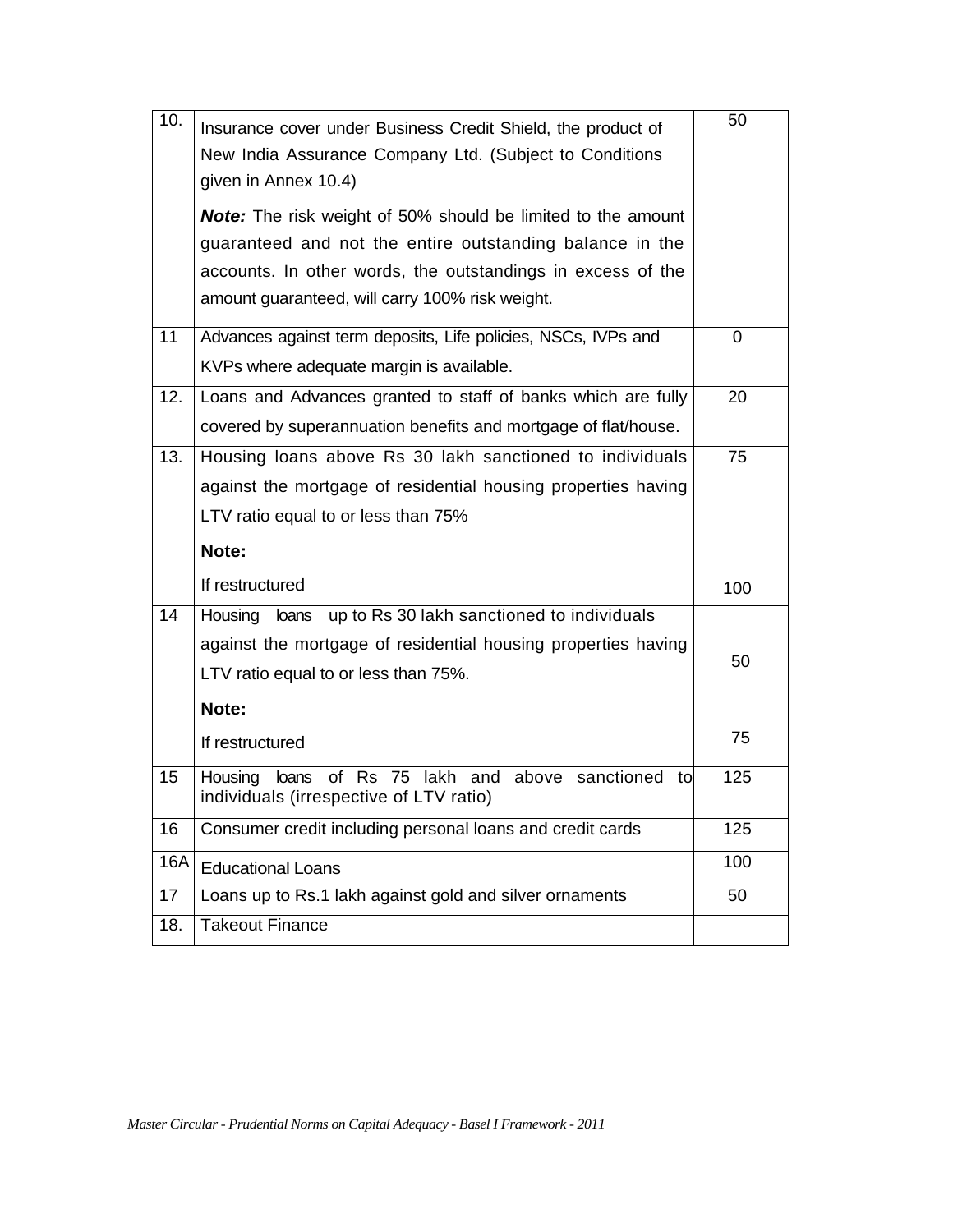|               | (i) Unconditional takeover (in the books of lending institution)                                           |          |
|---------------|------------------------------------------------------------------------------------------------------------|----------|
|               | Where full credit risk is assumed by the taking over<br>(a)                                                | 20       |
|               | institution                                                                                                |          |
|               | (b) Where only partial credit risk is assumed by taking                                                    |          |
|               | over institution                                                                                           |          |
|               | i)<br>the amount to be taken over                                                                          | 20       |
|               | ii)<br>the amount not to be taken over                                                                     | 100      |
|               | (ii) Conditional take-over (in the books of lending and Taking                                             | 100      |
|               | over institution)                                                                                          |          |
| 19            | Advances against shares to individuals for investment in equity                                            | 125      |
|               | shares (including IPOs/ESOPs), bonds and debentures, units of                                              |          |
|               | equity oriented mutual funds, etc.                                                                         |          |
| 20            | Secured and unsecured advances to stock brokers                                                            | 125      |
| 21            | Fund based exposures commercial real estate*                                                               | 100      |
| 22            | Funded liquidity facility for securitisation of standard asset                                             | 100      |
|               | transactions                                                                                               |          |
| 23            | NPA purchased from other banks                                                                             | 100      |
| 24            | Loans & Advances NBFC-ND-SI (other than Asset Finance                                                      |          |
|               | Companies (AFCs)) &                                                                                        | 100      |
| 25            | All unrated claims on corporate, long term as well as short term,<br>regardless of the amount of the claim | 100      |
| ΙV            | <b>Other Assets</b>                                                                                        |          |
| $\mathbf 1$ . | Premises, furniture and fixtures                                                                           | 100      |
| 2.            | Income tax deducted at source (net of provision)                                                           | 0        |
|               | Advance tax paid (net of provision)                                                                        | $\Omega$ |
|               | Interest due on Government securities                                                                      | 0        |
|               | Accrued interest on CRR balances and claims on RBI on                                                      | 0        |
|               | account of Government transactions (net of claims of                                                       |          |
|               | Government/RBI on banks on account of such transactions)                                                   |          |
|               | All other assets #                                                                                         | 100      |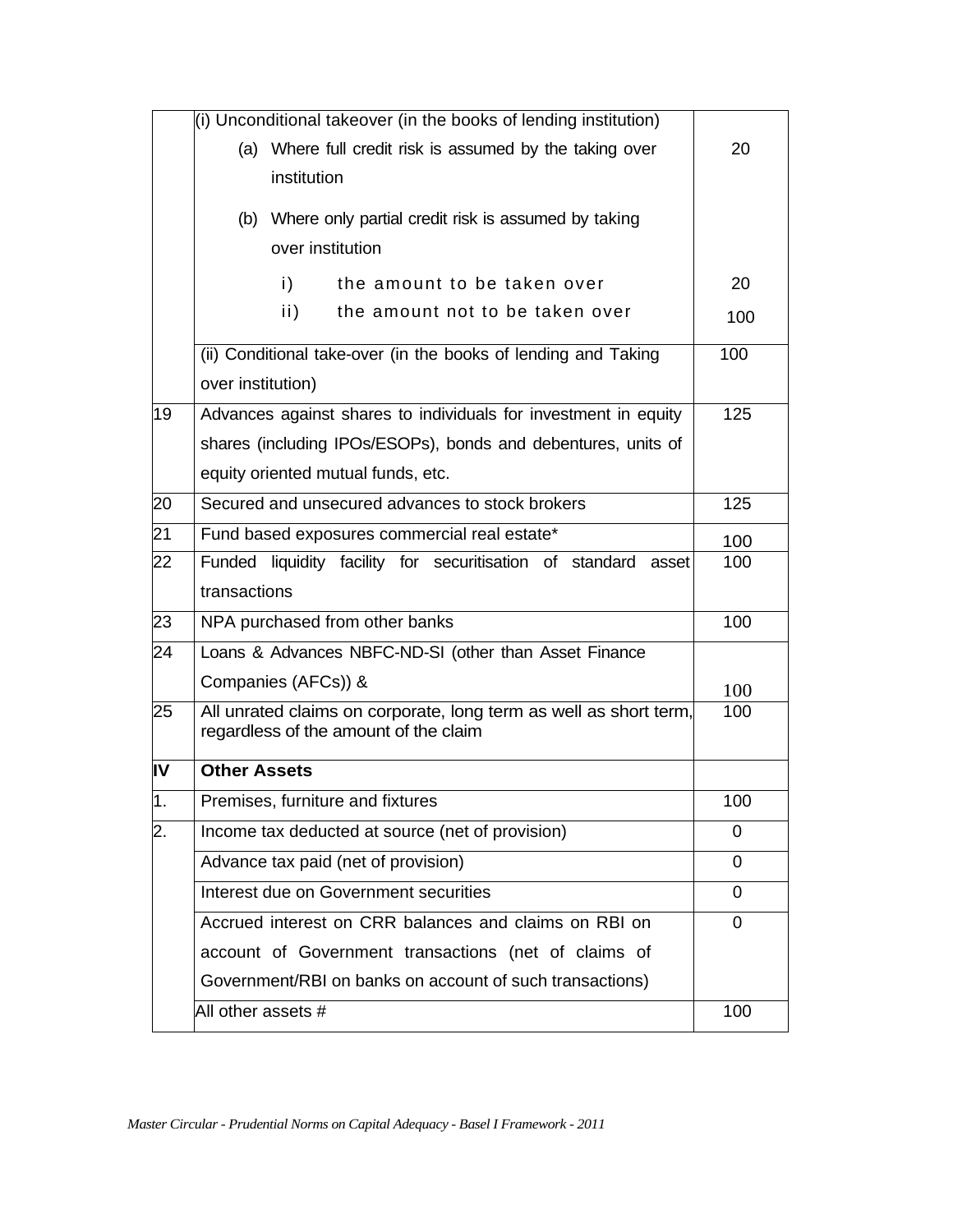- *#:*
- (i) The exposures to CCPs on account of derivatives trading and securities financing transactions (e.g. CBLOs, Repos) outstanding against them, will be assigned zero exposure value for counterparty credit risk, as it is presumed that the CCPs' exposures to their counterparties are fully collateralised on a daily basis, thereby providing protection for the CCP's credit risk exposures;
- (ii) The deposits / collaterals kept by banks with the CCPs will attract risk weights appropriate to the nature of the CCP. In the case of CCIL, the risk weight will be 20 per cent and for other CCPs, it will be according to the ratings assigned to these entities as per the New Capital Adequacy Framework.

&: As regards claims on AFCs, there is no change in the risk weights, which would continue to be governed by the credit rating of the AFC, except the claims that attract a risk weight of 150 per cent under the New Capital Adequacy Framework, which shall be reduced to a level of 100 per cent.

\*: It is possible for an exposure to get classified simultaneously into more than one category, as different classifications are driven by different considerations. In such cases, the exposure would be reckoned for regulatory / prudential exposure limit, if any, fixed by RBI or by the bank itself, for all the categories to which the exposure is assigned. For the purpose of capital adequacy, the largest of the risk weights applicable among all the categories would be applicable for the exposure.

## **I.B. Off-Balance Sheet Items**

The credit risk exposure attached to off-Balance Sheet items has to be first calculated by multiplying the face value of each of the off-Balance Sheet items by 'credit conversion factor' as indicated in the table below. This will then have to be again multiplied by the weights attributable to the relevant counter-party as specified above.

| Sr.<br>No. | <b>Instruments</b>                                                | <b>Credit</b><br><b>Conversion</b><br><b>Factor</b> |
|------------|-------------------------------------------------------------------|-----------------------------------------------------|
|            | Direct credit substitutes e.g. general guarantees of indebtedness | 100                                                 |
|            | (including standby L/Cs serving as financial guarantees for loans |                                                     |
|            | and securities) and acceptances (including endorsements with the  |                                                     |
|            | character of acceptance).                                         |                                                     |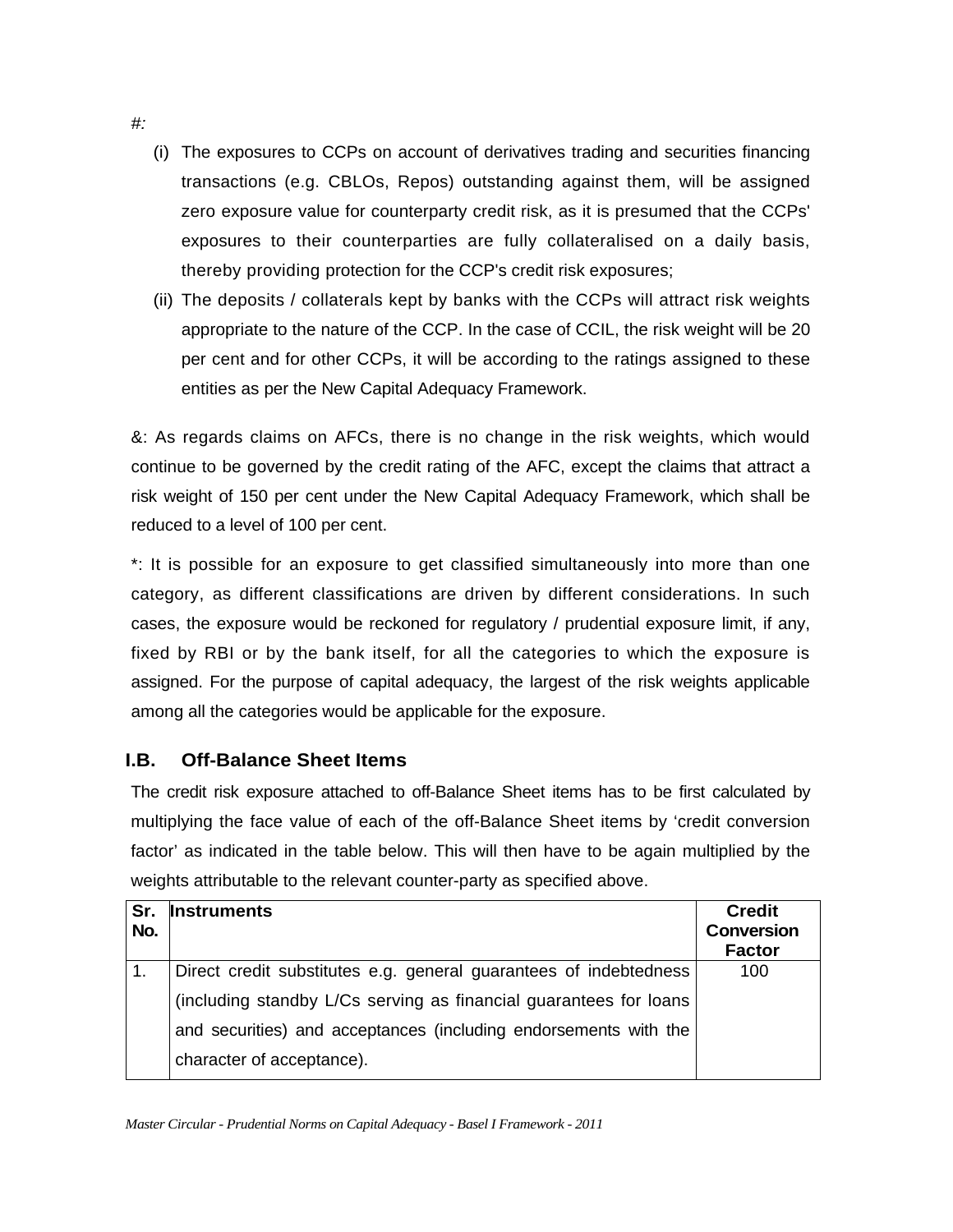| $\overline{2}$ . | transaction-related<br>contingent items (e.g.<br>Certain<br>performance                   | 50             |  |  |
|------------------|-------------------------------------------------------------------------------------------|----------------|--|--|
|                  | bonds, bid bonds, warranties and standby L/Cs related to particular                       |                |  |  |
|                  | transactions).                                                                            |                |  |  |
| 3.               | self-liquidating trade-related<br>Short-term<br>contingencies<br>(such<br><b>as</b>       | 20             |  |  |
|                  | documentary credits collateralized by the underlying shipments).                          |                |  |  |
| 4.               | Sale and repurchase agreement and asset sales with recourse,                              | 100            |  |  |
|                  | where the credit risk remains with the bank.                                              |                |  |  |
| 5.               | Forward asset purchases, forward deposits and partly paid shares                          | 100            |  |  |
|                  | and securities, which represent commitments with certain                                  |                |  |  |
|                  | draw down.                                                                                |                |  |  |
| 6.               | Note issuance facilities and revolving underwriting facilities.                           | 50             |  |  |
| 7.               | Other commitments (e.g., formal standby facilities and credit lines)                      | 50             |  |  |
|                  | with an original maturity of over one year.                                               |                |  |  |
| 8.               | Similar commitments with an original maturity upto one year, or                           | $\mathbf 0$    |  |  |
|                  | which can be unconditionally cancelled at any time.                                       |                |  |  |
| 9.               | of original<br>Aggregate<br>outstanding foreign exchange contracts                        |                |  |  |
|                  | maturity -                                                                                |                |  |  |
|                  | • less than one year                                                                      | $\overline{2}$ |  |  |
|                  | • for each additional year or part thereof                                                | 3              |  |  |
| 10.              | Take-out Finance in the books of taking-over institution                                  |                |  |  |
|                  | (i) Unconditional take-out finance                                                        | 100            |  |  |
|                  | (ii)Conditional take-out finance                                                          | 50             |  |  |
|                  | <b>Note:</b> As the counter-party exposure will determine the risk weight,                |                |  |  |
|                  | it will be 100 percent in respect of all borrowers or zero percent if                     |                |  |  |
|                  | covered by Government guarantee.                                                          |                |  |  |
| 11               | Non-Funded exposures to commercial real estate                                            | 150            |  |  |
| 12               | Guarantees issued on behalf of stock brokers and market makers                            | 125            |  |  |
| 13               | Commitment to provide liquidity facility for securitization of standard                   | 100            |  |  |
| 14               | asset transactions<br>Second loss credit enhancement for securitization of standard asset | 100            |  |  |
|                  |                                                                                           |                |  |  |
| 15               | transactions provided by third party                                                      |                |  |  |
|                  | Non-funded exposure to NBFC-ND-SI                                                         | 125            |  |  |

*Master Circular - Prudential Norms on Capital Adequacy - Basel I Framework - 2011* NOTE: In regard to off-balance sheet items, the following transactions with non-bank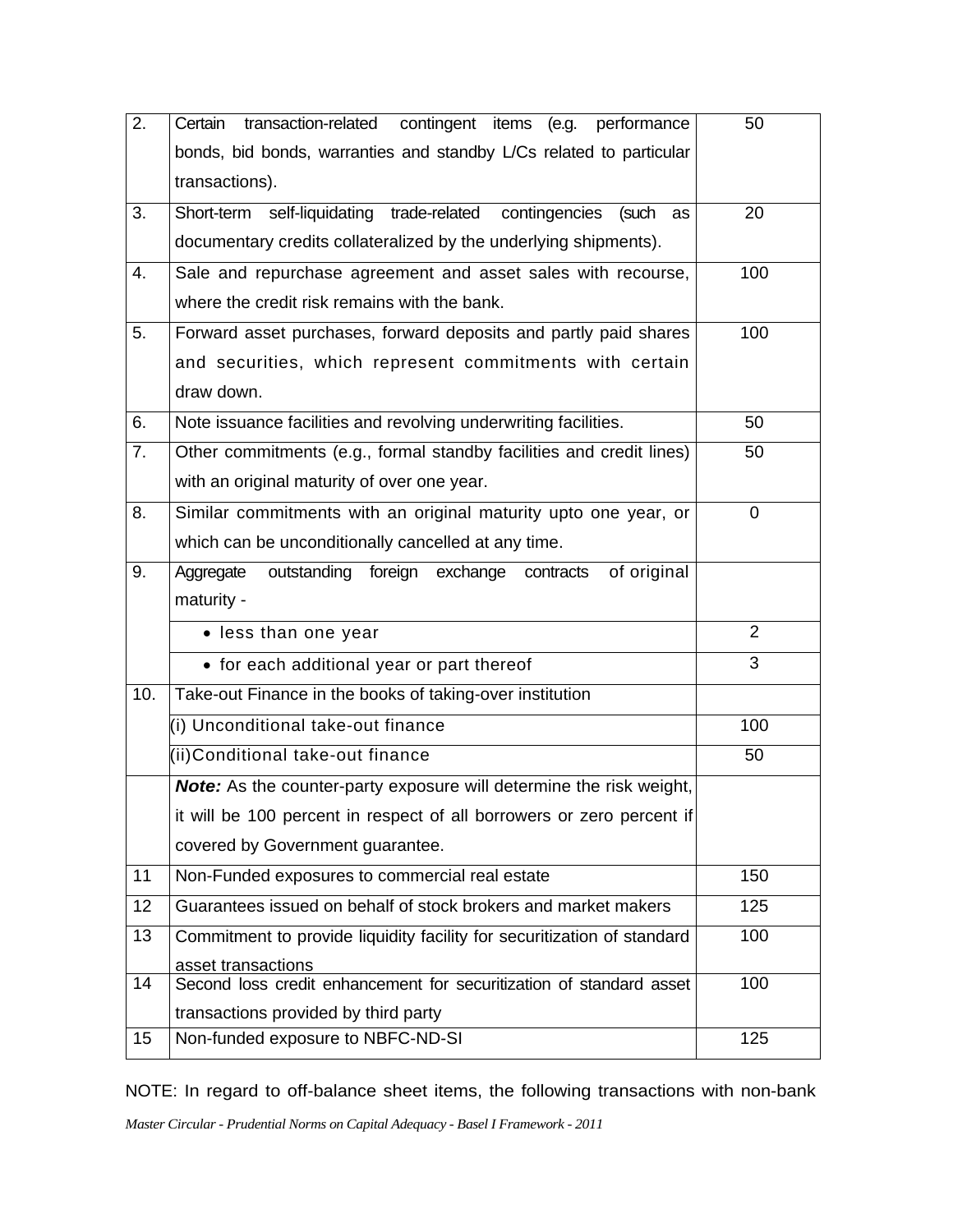counterparties will be treated as claims on banks and carry a risk-weight of 20%.

- Guarantees issued by banks against the counter guarantees of other banks.
- Rediscounting of documentary bills accepted by banks. Bills discounted by banks which have been accepted by another bank will be treated as a funded claim on a bank.

In all the above cases banks should be fully satisfied that the risk exposure is in fact on the other bank.

| I.C.<br><b>Risk weights for Open positions</b> |
|------------------------------------------------|
|------------------------------------------------|

| Sr.<br>No. | <b>Item</b>                                                 | <b>Risk weight</b><br>(%) |
|------------|-------------------------------------------------------------|---------------------------|
| 1.         | Foreign exchange open position.                             | 100                       |
| 2.         | Open position in gold                                       | 100                       |
|            | Note: The risk weighted position both in respect of foreign |                           |
|            | exchange and gold open position limits should be added to   |                           |
|            | the other risk weighted assets for calculation of CRAR      |                           |

## **I. D. Risk weights for Forward Rate Agreement (FRA) /Interest Rate Swap (IRS)**

For reckoning the minimum capital ratio, the computation of risk weighted assets on account of FRAs / IRS should be done as per the two steps procedure set out below:

## **Step 1**

The notional principal amount of each instrument is to be multiplied by the conversion factor given below:

| <b>Original Maturity</b>         | <b>Conversion Factor</b> |
|----------------------------------|--------------------------|
| Less than one year               | $0.5$ per cent           |
| One year and less than two years | $1.0$ per cent           |
| For each additional year         | $ 1.0$ per cent          |

## **Step 2**

The adjusted value thus obtained shall be multiplied by the risk weightage allotted to the relevant counter-party as specified below: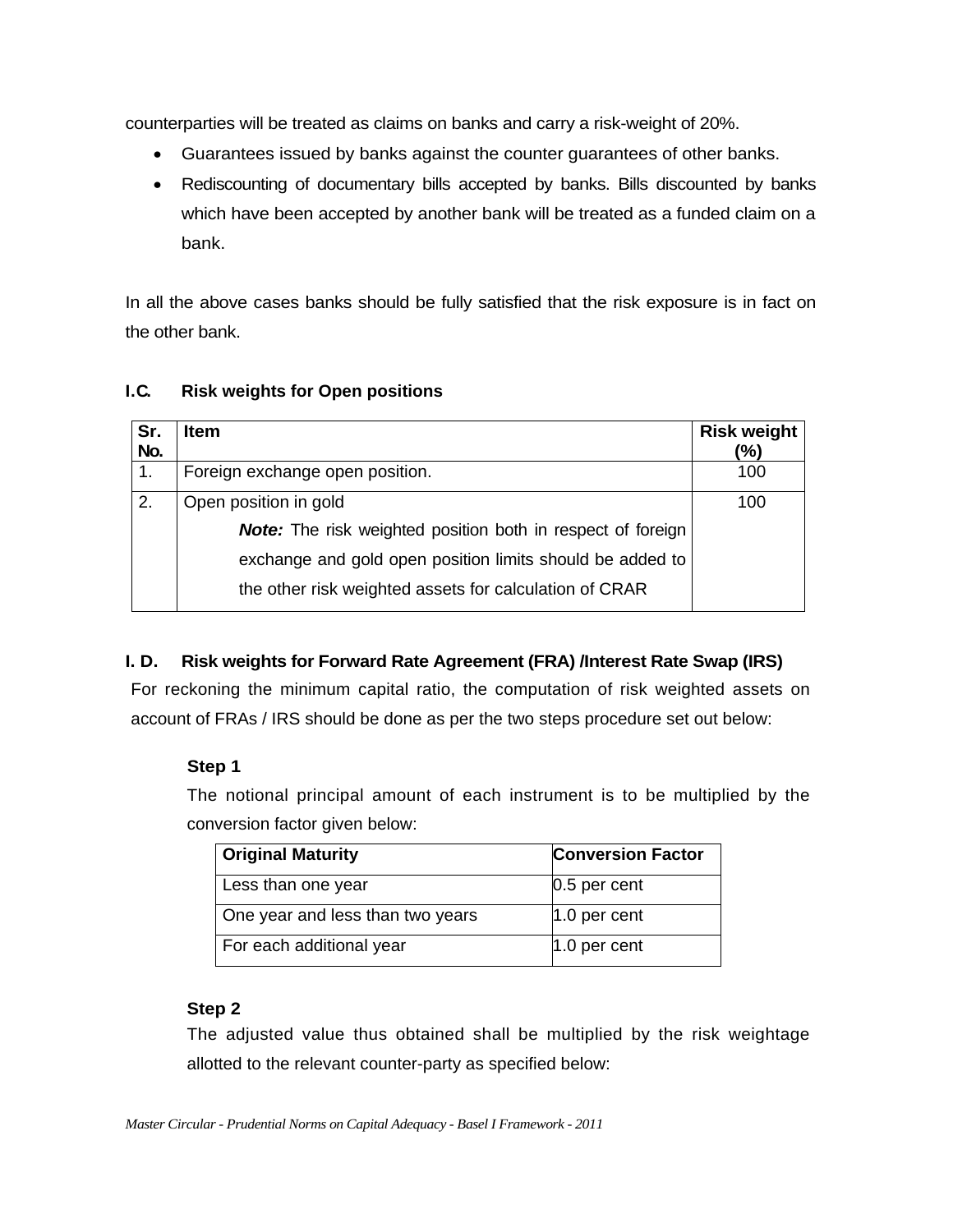| Counter party         | <b>Risk weight</b> |
|-----------------------|--------------------|
| Banks                 | 20 per cent        |
| Central & State Govt. | 0 percent          |
| All others            | 100 per cent       |

# **II. Overseas operations (applicable only to Indian banks having branches abroad)**

## **A. Funded Risk Assets**

| Sr.   | Item of asset or liability                                             | <b>Risk Weight</b> |
|-------|------------------------------------------------------------------------|--------------------|
| No.   |                                                                        | %                  |
| i)    | Cash                                                                   | 0                  |
| ii)   | <b>Balances with Monetary Authority</b>                                | 0                  |
| iii)  | Investments in Government securities                                   | 0                  |
| iv)   | Balances in current account with other banks                           | 20                 |
| V)    | All other claims on banks including but not limited to funds loaned in |                    |
|       | money markets, deposit placements, investments in CDs/FRNs.            | 20                 |
|       | Etc.                                                                   |                    |
| vi)   | Investment in non-bank sectors                                         | 100                |
| vii)  | Loans and advances, bills purchased and discounted and other           |                    |
|       | credit facilities                                                      |                    |
|       | a) Claims guaranteed by Government of India.                           | 0                  |
|       | b) Claims guaranteed by State Governments                              | $\Omega$           |
|       | Government of<br>c) Claims on public sector undertakings of<br>India.  | 100                |
|       | d) Claims on public sector undertakings of State Governments           | 100                |
|       | e) Others                                                              | 100                |
| viii) | All other banking and infrastructural assets                           | 100                |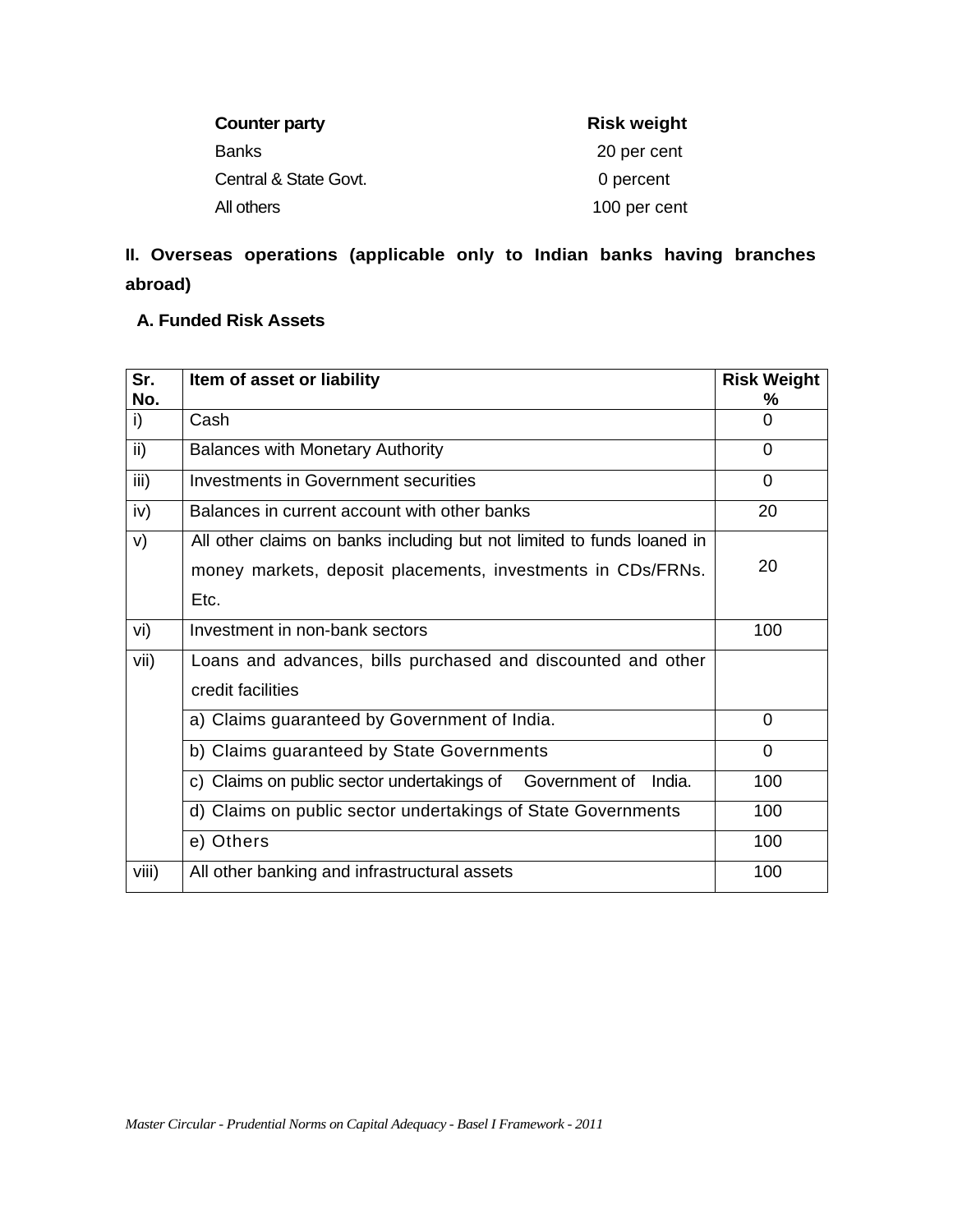## **B. Non-funded risk assets**

| Sr.<br>No.    | <b>Instruments</b>                                                         | <b>Credit</b><br><b>Conversion</b><br>Factor (%) |
|---------------|----------------------------------------------------------------------------|--------------------------------------------------|
| i)            | Direct credit substitutes, e.g. general guarantees<br>of indebtedness      | 100                                              |
|               | (including standby letters of credit serving as financial guarantees       |                                                  |
|               | for loans and securities) and acceptances (including endorsements          |                                                  |
|               | with the character of acceptances)                                         |                                                  |
| $\mathsf{ii}$ | Certain<br>transaction-related<br>contingent items<br>performance<br>(e.g. | 50                                               |
|               | bonds, bid bonds, warranties and standby letters of credit related         |                                                  |
|               | to particular transactions)                                                |                                                  |
| iii)          | Short-term self-liquidating trade related contingencies- such as           | 20                                               |
|               | documentary credits collateralised by the underlying shipments             |                                                  |
| iv)           | Sale and repurchase agreement and asset sales with recourse,               | 100                                              |
|               | where the credit risk remains with the bank.                               |                                                  |
| V)            | purchases, forward deposits and partly paid<br>Forward asset               | 100                                              |
|               | shares and securities, which represent commitments with certain            |                                                  |
|               | draw down                                                                  |                                                  |
| vi)           | Note issuance facilities and revolving underwriting facilities             | 50                                               |
| vii)          | commitments (e.g. formal standby facilities and credit lines)<br>Other     | 50                                               |
|               | with an original maturity of over one year.                                |                                                  |
| viii)         | Similar commitments with an original maturity up to one year, or           | 0                                                |
|               | which can be unconditionally cancelled at any time.                        |                                                  |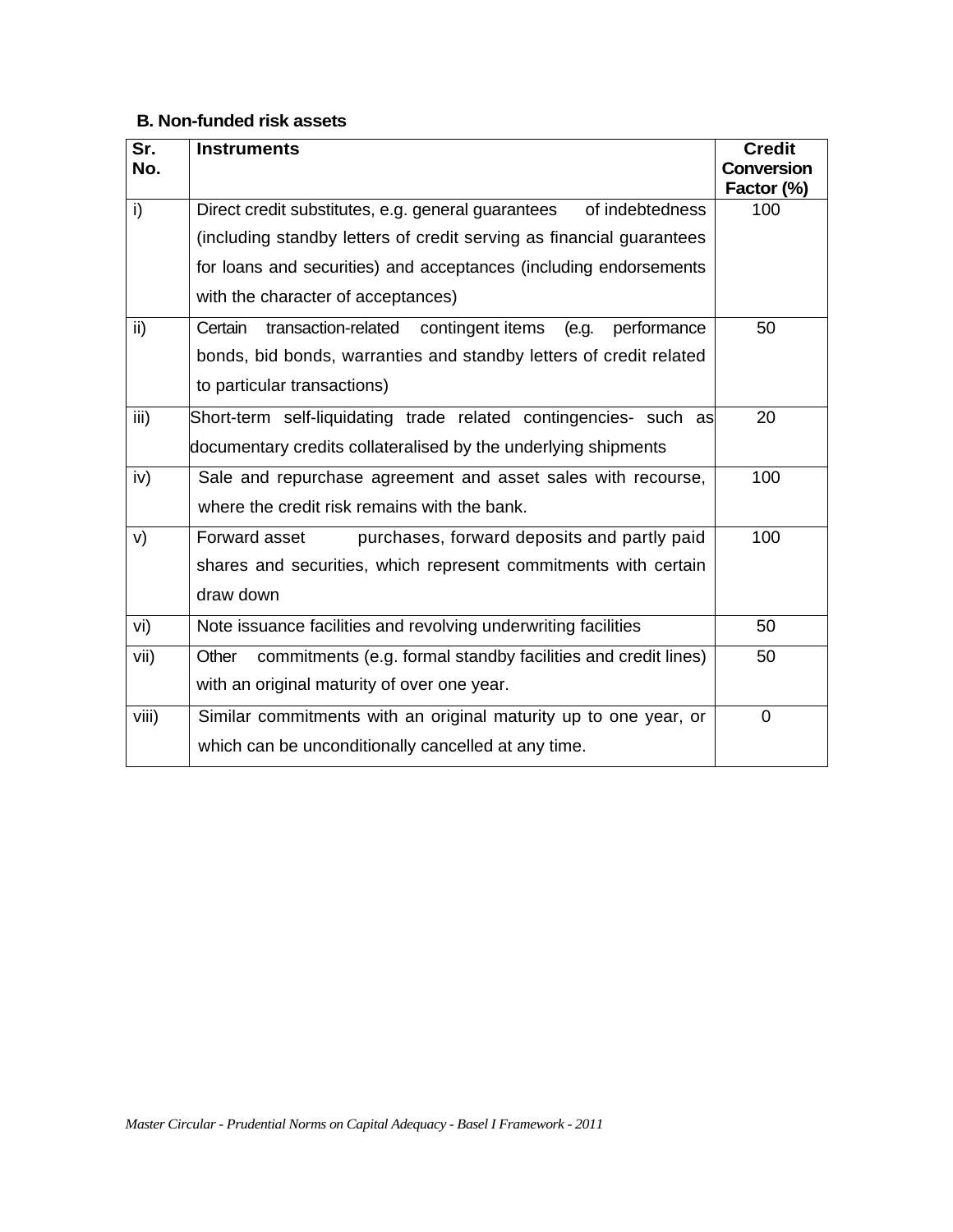#### **ANNEX 10.1**

#### **SSI Advances Guaranteed by Credit Guarantee Fund Trust for Small Industries (CGTSI) – Risk weights and Provisioning norms (paragraph I (A)(III)(9) of Annex 10)**

#### **Risk-Weight**

Example I

CGTSI Cover: 75% of the amount outstanding or 75% of the unsecured amount or Rs.18.75 lakh, whichever is less

| Realisable value of Security                   | : Rs.1 .50 lakh                                                                |
|------------------------------------------------|--------------------------------------------------------------------------------|
| a) Balance outstanding                         | : Rs. 10.00 lakh                                                               |
| b) Realisable value of security                | : Rs. 1.50 lakh                                                                |
| c) Unsecured amount $(a) - (b)$                | : Rs 8.50 lakh                                                                 |
| d) Guaranteed portion $(75\% \text{ of } (c))$ | : Rs. 6.38 lakh                                                                |
|                                                | e) Uncovered portion $(8.50 \text{ lakh} - 6.38 \text{ lakh})$ : Rs. 2.12 lakh |

| Risk-weight on (b) and (e) | - Linked to the counter party |
|----------------------------|-------------------------------|
| Risk-weight on (d)         | – Zero                        |

Example II

CGTSI cover: 75% of the amount outstanding or 75% of the unsecured amount or Rs.18.75 lakh whichever is less

| Realisable value of Security                                  | : Rs. 10.00 lakh.             |
|---------------------------------------------------------------|-------------------------------|
| a) Balance outstanding                                        | : Rs. 40.00 lakh              |
| b) Realisable value of security                               | : Rs. 10.00 lakh              |
| c) Unsecured amount $(a) - (b)$                               | : Rs. 30.00 lakh              |
| d) Guaranteed portion (max.)                                  | : Rs. 18.75 lakh              |
| e) Uncovered portion (Rs.30 lakh-18.75 lakh) : Rs. 11.25 lakh |                               |
| Risk-weight (b) and (e)                                       | - Linked to the counter party |
| Risk-weight on (d)                                            | - Zero                        |

**\*\*\*\*\*\*** 

*Master Circular - Prudential Norms on Capital Adequacy - Basel I Framework - 2011*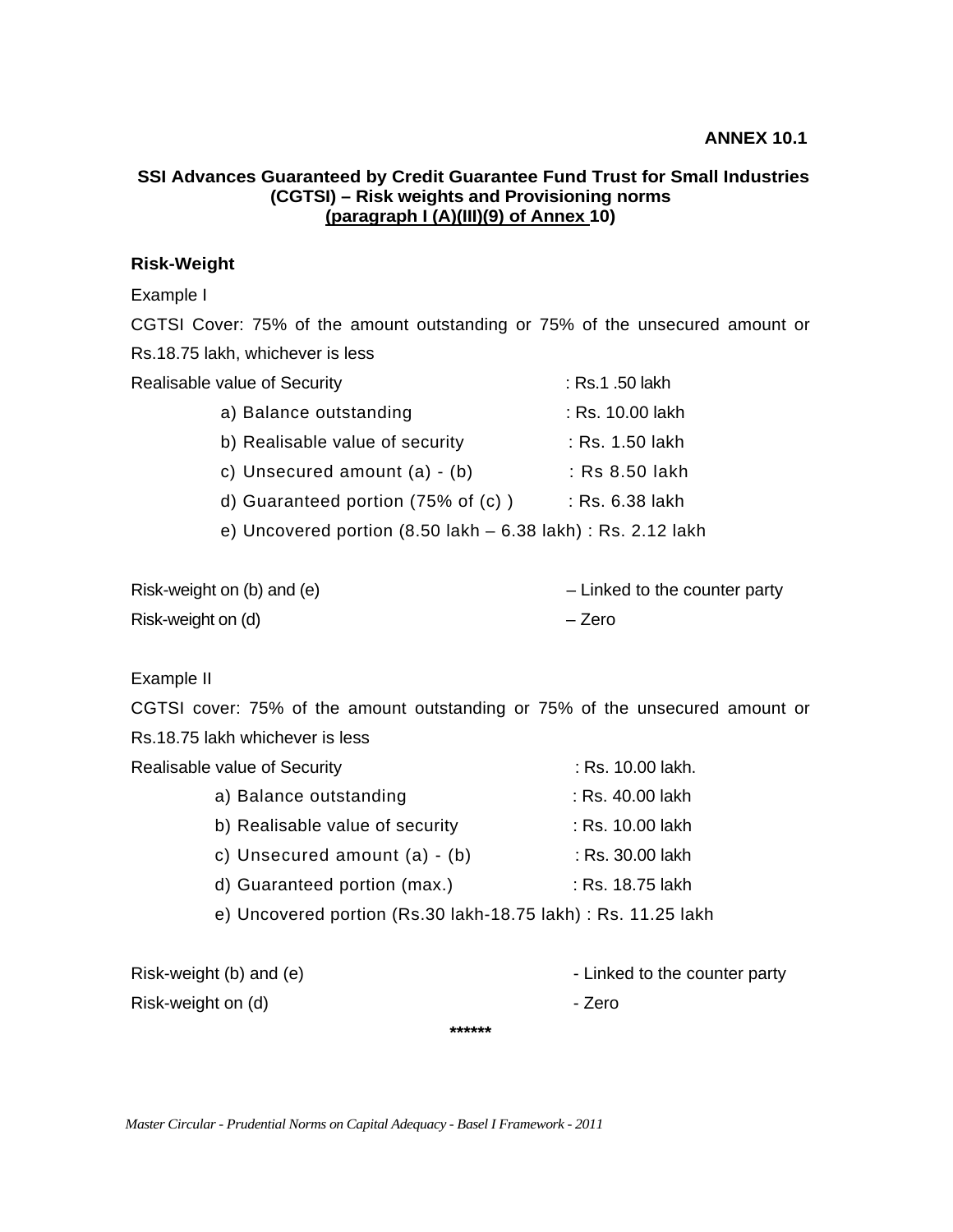#### **Terms and conditions for the purpose of liberal Risk Weight for Capital Adequacy for investments in Mortgage Backed Securities (MBS) of residential assets of Housing Finance Companies (HFC).**

*(Vide item* (I)(A)(II)(12)*of Annex 10)* 

**1(a)** The right, title and interest of a HFC in securitized housing loans and receivables there under should irrevocably be assigned in favour of a Special Purpose Vehicle (SPV) / Trust.

**1(b)** Mortgaged securities underlying the securitized housing loans should be held exclusively on behalf of and for the benefit of the investors by the SPV/Trust.

**1(c)** The SPV or Trust should be entitled to the receivables under the securitised loans with an arrangement for distribution of the same to the investors as per the terms of issue of MBS. Such an arrangement may provide for appointment of the originating HFC as the servicing and paying agent. However, the originating HFC participating in a securitisation transaction as a seller, manager, servicer or provider of credit enhancement or liquidity facilities:

- i. shall not own any share capital in the SPV or be the beneficiary of the trust used as a vehicle for the purchase and securitization of assets. Share capital for this purpose shall include all classes of common and preferred share capital;
- ii. shall not name the SPV in such manner as to imply any connection with the bank;
- iii. shall not have any directors, officers or employees on the board of the SPV unless the board is made up of at least three members and where there is a majority of independent directors. In addition, the official(s) representing the bank will not have veto powers;
- iv. shall not directly or indirectly control the SPV; or
- v. shall not support any losses arising from the securitization transaction or by investors involved in it or bear any of the recurring expenses of the transaction.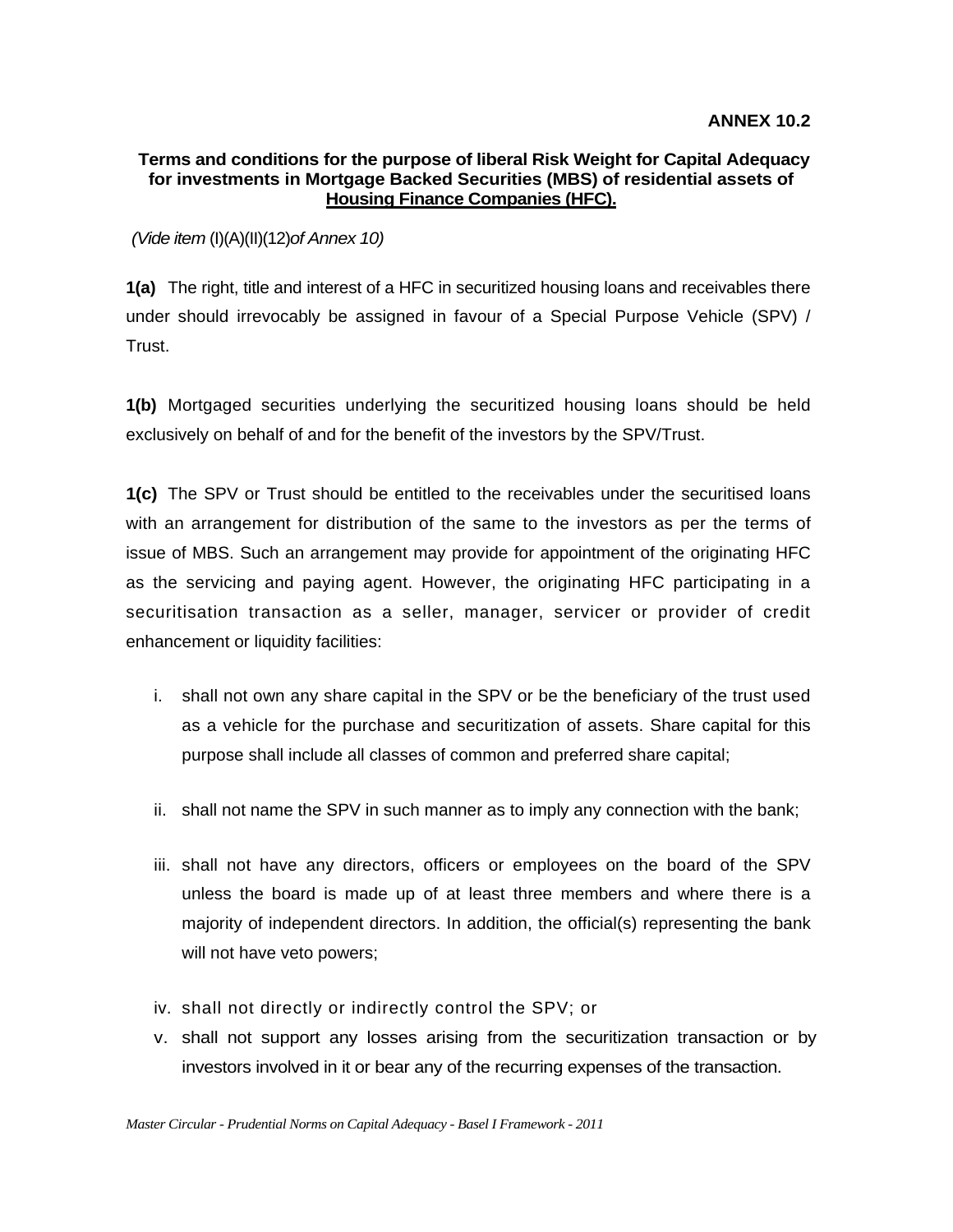**1(d)** The loans to be securitized should be loans advanced to individuals for acquiring/constructing residential houses which should have been mortgaged to the HFC by way of exclusive first charge.

**1(e)** The loans to be securitized should be accorded an investment grade credit rating by any of the credit rating agencies at the time of assignment to the SPV.

**1(f)** The investors should be entitled to call upon the issuer - SPV - to take steps for recovery in the event of default and distribute the net proceeds to the investors as per the terms of issue of MBS.

**1(g)** The SPV undertaking the issue of MBS should not be engaged in any business other than the business of issue and administration of MBS of individual housing loans.

**1(h)** The SPV or Trustees appointed to manage the issue of MBS should have to be governed by the provisions of Indian Trusts Act, 1882.

2. If the issue of MBS is in accordance with the terms and conditions stated in paragraph **1** above and includes irrevocable transfer of risk and reward of the housing loan assets to the Special Purpose Vehicle (SPV)/Trust, investment in such MBS by any bank would not be reckoned as an exposure on the HFC originating the securitized housing loan. However, it would be treated as an exposure on the underlying assets of the SPV / Trust.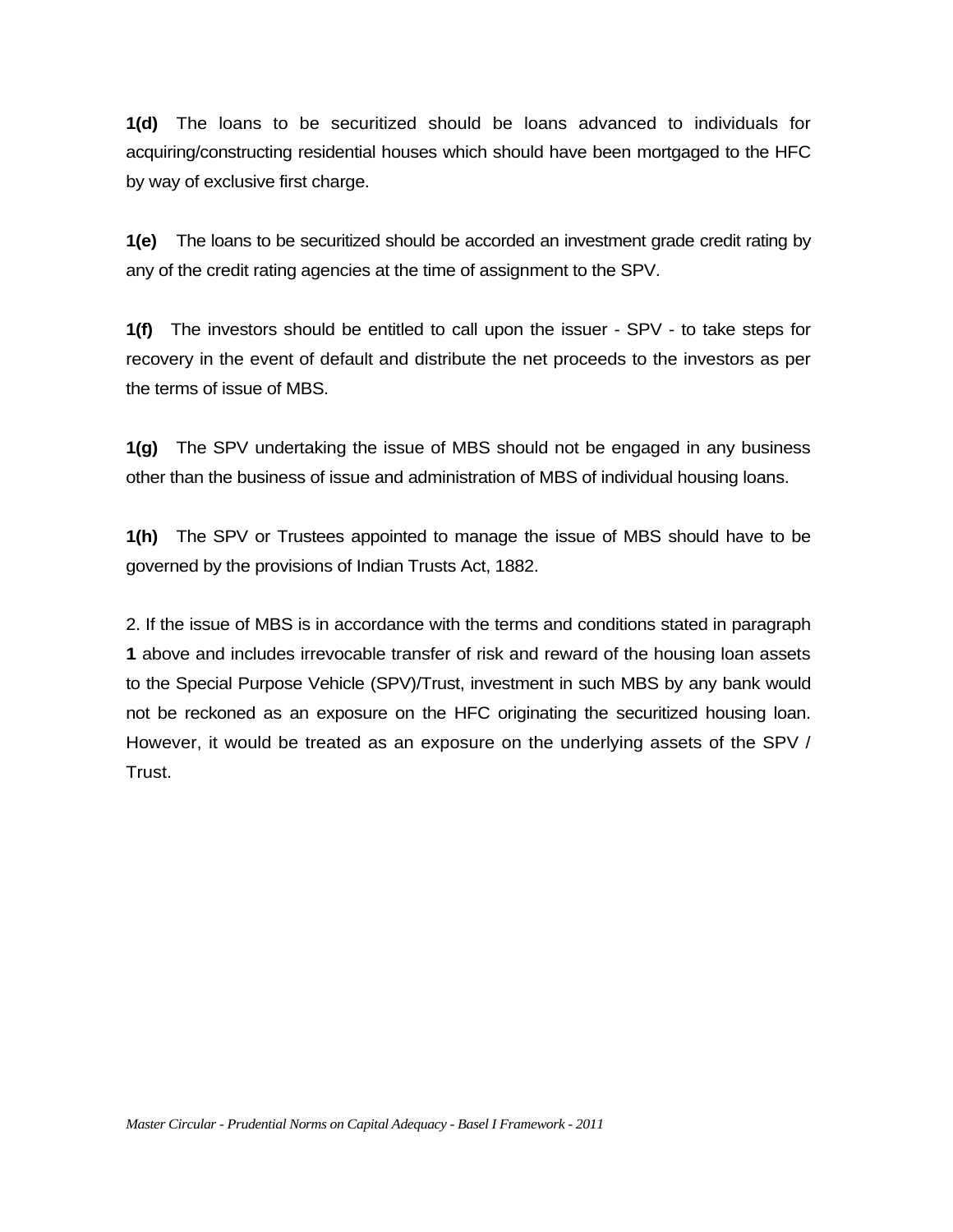#### **ANNEX 10.3 Conditions for availing concessional risk weight on investment in securitised paper pertaining to an infrastructure facility** *(Vide item* (I)(A)(II)(14)*of Annex 10)*

- 1. The infrastructure facility should satisfy the conditions stipulated in our circular DBOD. No. BP. BC. 92/21.04.048/ 2002- 2003 dated June 16, 2004.
- 2. The infrastructure facility should be generating income/ cash flows which would ensure servicing/ repayment of the securitised paper.
- 3. The securitised paper should be rated at least 'AAA' by the rating agencies and the rating should be current and valid. The rating relied upon will be deemed to be current and valid if :

The rating is not more than one month old on the date of opening of the issue, and the rating rationale from the rating agency is not more than one year old on the date of opening of the issue, and the rating letter and the rating rationale is a part of the offer document.

In the case of secondary market acquisition, the 'AAA' rating of the issue should be in force and confirmed from the monthly bulletin published by the respective rating agency.

The securitised paper should be a performing asset on the books of the investing/ lending institution.